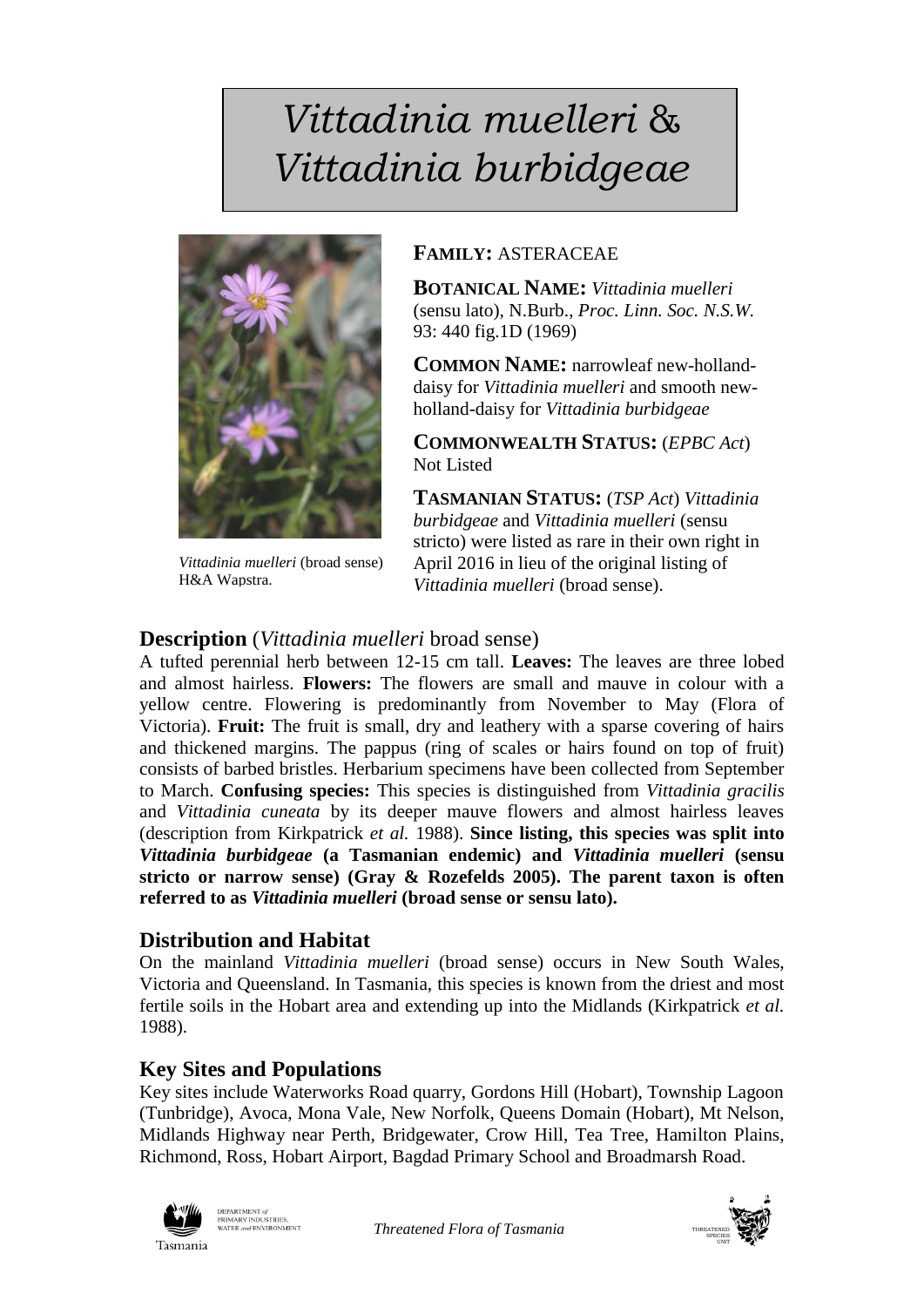# **Known Reserves**

Reserved in the Rosny Hill Nature Recreation Area and the Township Lagoon Nature Reserve.

#### **Ecology and Management**

*Vittadinia muelleri* (broad sense) is threatened by grazing, however construction of quarries and tracks (which create bare ground) are beneficial due to a reduction in competition (TPLUC 1996).

Insects are the most likely pollination vector for this species (A. Hingston pers. comm.).

#### **Conservation Status Assessment**

The components of *Vittadinia muelleri* (broad sense) that were described since listing, *Vittadinia burbidgeae* and *Vittadinia muelleri* (sensu stricto), were listed as rare in their own right on schedules of the *Threatened Species Protection Act 1995* in April 2016.

## **Further Information**

- Gray, AM & Rozefelds, A 2005, A revision of the species of *Vittadinia* (Asteraceae) in Tasmania. *Kununnah* 1: 1–16.
- Kirkpatrick, JB, Gilfedder L & Fensham RJ 1988, *City Parks and Cemeteries: Tasmania's Remnant Grasslands and Grassy Woodlands*, Tasmanian Conservation Trust, Hobart.
- Tasmanian Public Land Use Commission 1996, *Environment & Heritage Report Vol IV, Background Report,* Part C, Tasmanian Commonwealth Regional Forest Agreement, Hobart.
- Tremont, RM 1995, The phenologies of six native forbs (*Aphanes australiana, Isoetopsis graminifolia, Triptilodiscus pygmaeus, Hypericum gramineum, Solenogyne dominii* and *Vittadinia muelleri*) occurring in grazed grassy communities on the Northern Tablelands of New South Wales', *Cunninghamia* Vol.4(1).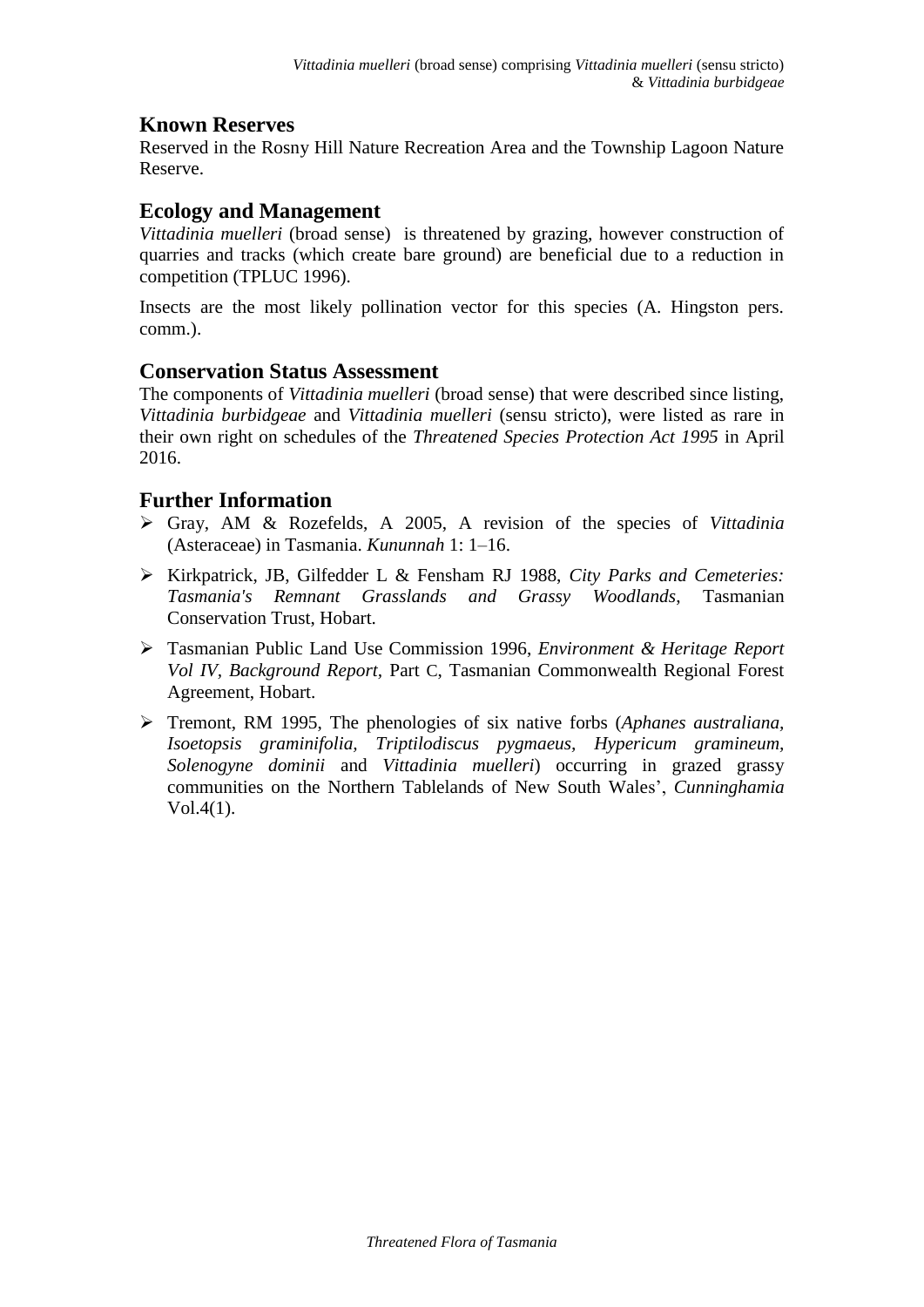# **Tasmanian Distribution (showing IBRA bioregions)**

(As per Threatened Species Section records, May 2015)